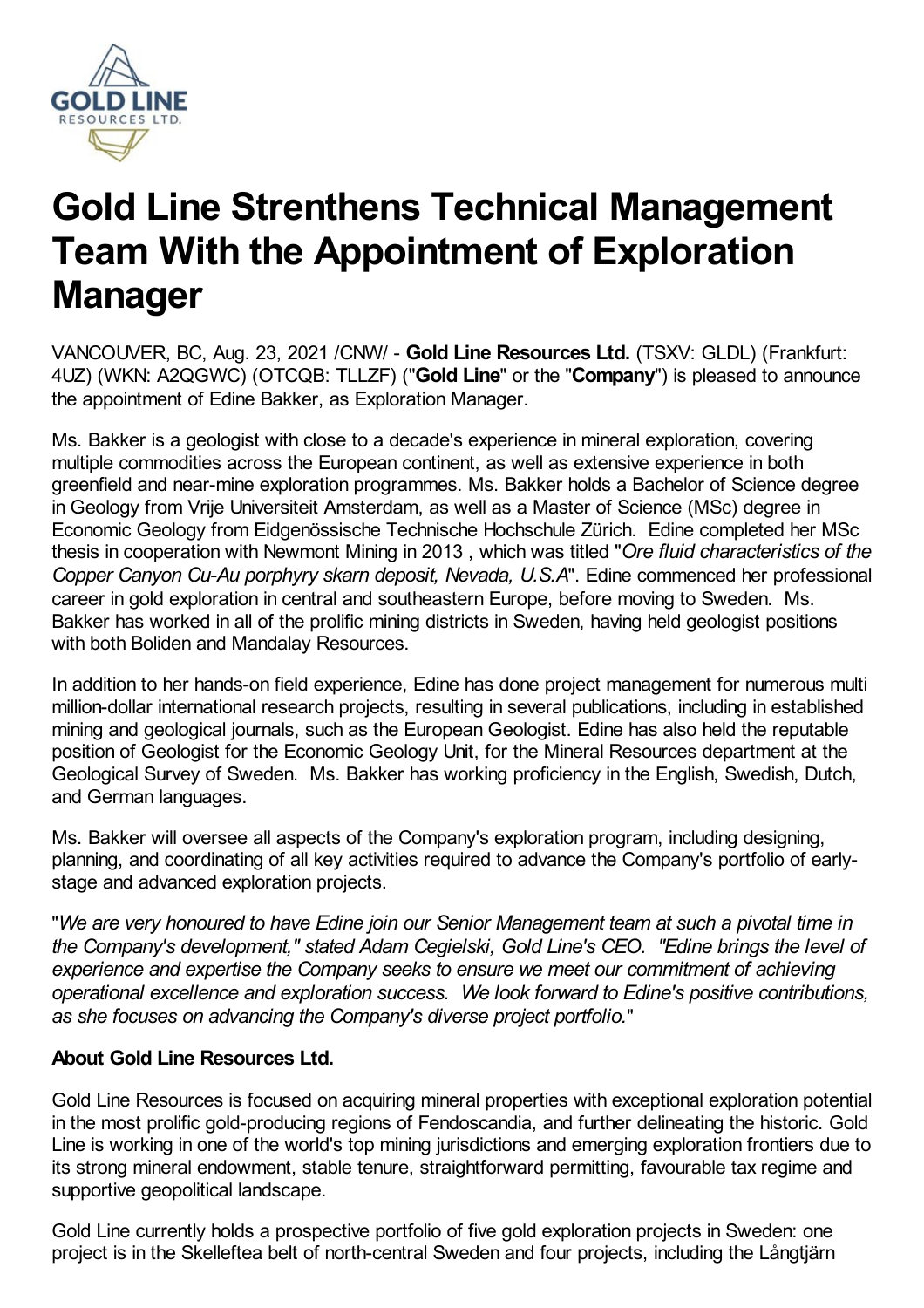property, are located within the Gold Line Mineral Belt of north-central Sweden. The projects are located on a 200-kilometre Proterozoic greenstone sedimentary belt that is host to multiple gold showings and deposits.

## **On behalf of the Board of Directors of Gold Line Resources,**

Adam Cegielski CEO & Director

#### **FOLLOW US:**

Website: <https://www.goldlineresources.com/> Facebook: <https://www.facebook.com/Gold-Line-Resources> Twitter: [https://twitter.com/GLDL\\_Resources](https://twitter.com/GLDL_Resources) Instagram: [https://www.instagram.com/gold\\_line\\_resources/](https://www.instagram.com/gold_line_resources/) LinkedIn: <https://www.linkedin.com/company/gold-line-resources-ltd>

*Neither the TSX Venture Exchange nor its Regulation Services Provider (as that term is defined in policies of the TSX Venture Exchange) accepts responsibility for the adequacy or accuracy of this release.*

#### *Cautionary Note Regarding Forward-Looking Statements*

This news release contains statements that constitute "forward-looking statements." Such forward looking statements involve known and unknown risks, uncertainties and other factors that may cause Gold Line's actual results, performance or achievements, or developments to differ materially from the anticipated results, performance or achievements expressed or implied by such forward-looking statements. Forward looking statements are statements that are not historical facts and are generally, but not always, identified by the words "expects," "plans," "anticipates," "believes," "intends," "estimates," "projects," "potential" and similar expressions, or that events or conditions "will," "would," "may," "could" or "should" occur.

Forward-looking statements in this news release include, that are not historical facts. Forwardlooking statements are based on Gold Line's current beliefs and assumptions as to the outcome and timing of future events, including, but not limited to, that the exploration and development activities will be completed as planned, and that the results of the exploration and development activities will be as anticipated. By their nature, forward-looking statements involve known and unknown risks, uncertainties and other factors which may cause our actual results, performance or achievements, or other future events, to be materially different from any future results, performance or achievements expressed or implied by such forward-looking statements. Such factors and risks include, among others: that exploration and development activities will not be completed as planned; that the results of exploration and development activities will not be as anticipated; Gold Line may require additional financing from time to time in order to continue its operations which may not be available when needed or on acceptable terms and conditions; compliance with extensive government regulation; domestic and foreign laws and regulations could adversely affect Gold Line's business and results of operations; the stock markets have experienced volatility that often has been unrelated to the performance of companies and these fluctuations may adversely affect the price of Gold Line's securities, regardless of its operating performance; and the impact of COVID-19. The forwardlooking statements contained in this news release represent the expectations of Gold Line as of the date of this news release and, accordingly, are subject to change after such date. Readers should not place undue importance on forward-looking information and should not rely upon this information as of any other date. Gold Line undertakes no obligation to update these forward-looking statements in the event that management's beliefs, estimates or opinions, or other factors, should change.

SOURCE Gold Line Resources Ltd.